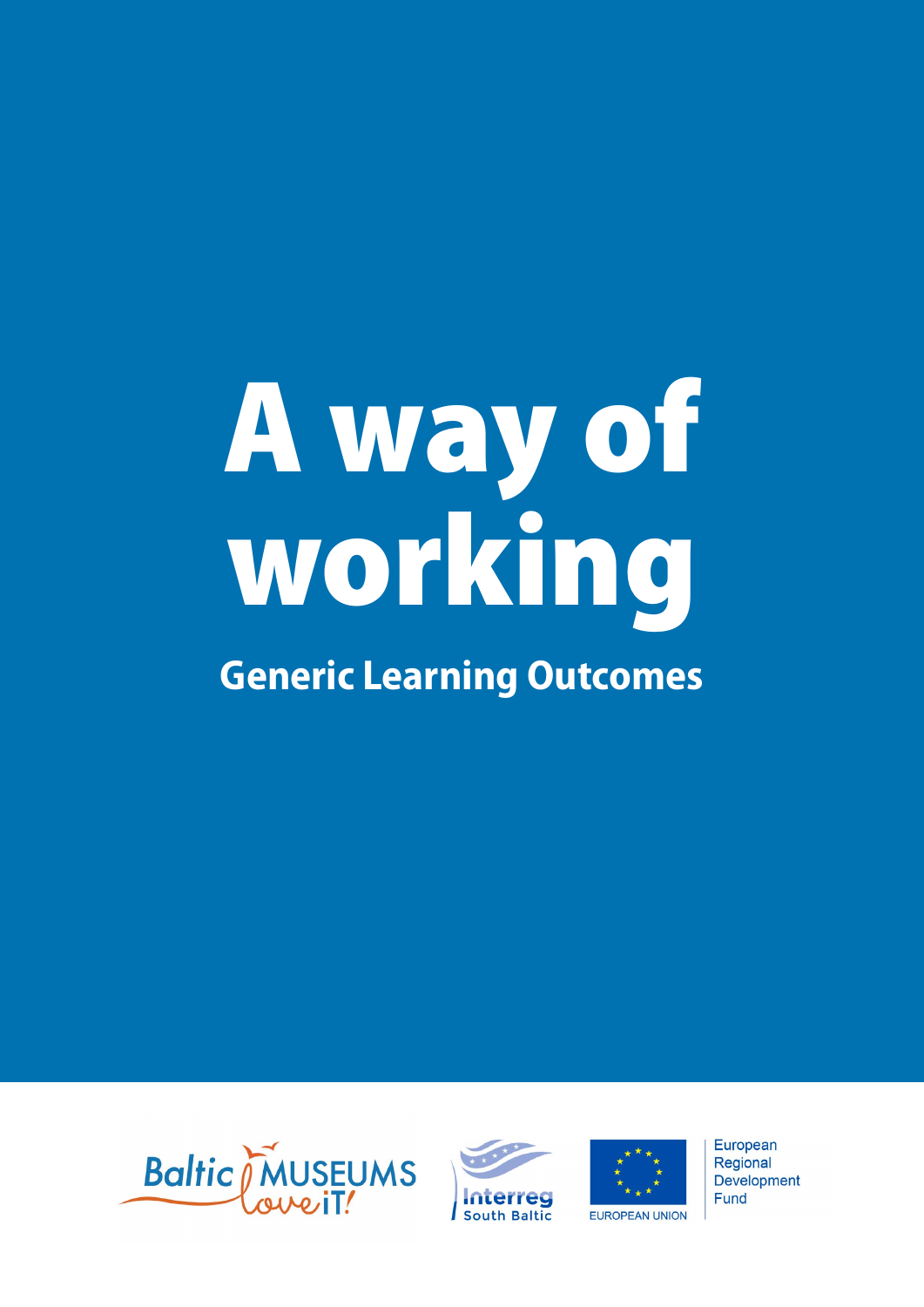# **Contents**

| <b>Introduction</b>                            | p.3   |
|------------------------------------------------|-------|
| <b>Background</b>                              | p. 3  |
| <b>The GLOs</b>                                | p. 5  |
| The work process                               | p. 6  |
| Step 1 – Outcomes                              | p. 6  |
| Step 2 – Questions                             | p. 6  |
| Step 3 - Advisors                              | p. 7  |
| Step 4 – Method                                | p. 7  |
| <b>Results of the workshop at NaturBornhom</b> | p. 7  |
| <b>Experiences of using GLOs</b>               | p. 11 |
| <b>Conclusion</b>                              | p. 12 |
| <b>Author bio</b>                              | p. 13 |
| <b>Links</b>                                   | p. 13 |
| <b>References</b>                              | p. 14 |
| <b>Further reading</b>                         | p. 14 |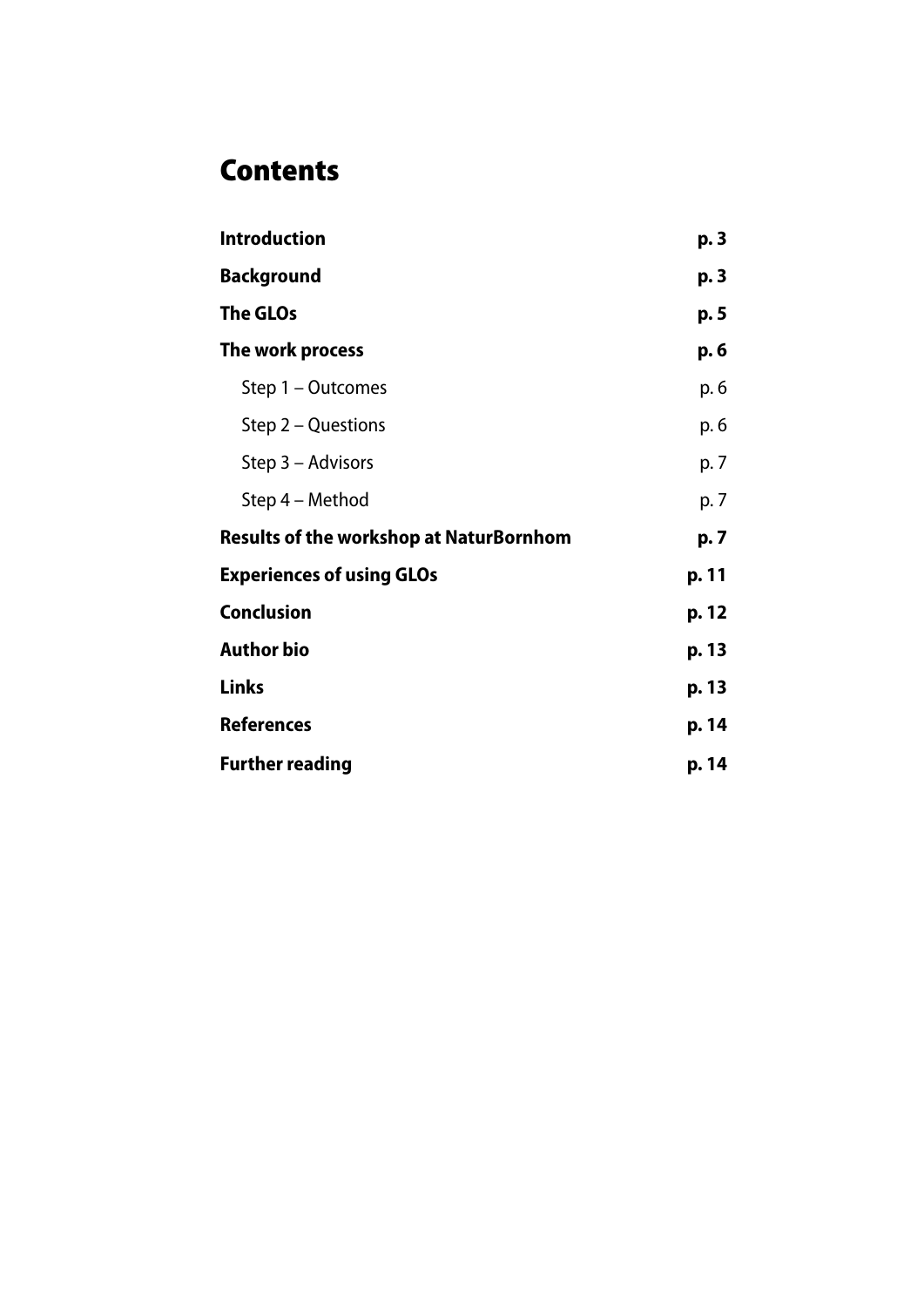# Introduction

The project 'BalticMuseums: Love IT!' is a collaboration between museums, tourist attractions, IT specialists and research institutions from Poland, Denmark, Sweden, Lithuania and Germany. The nine project partners and eight associated partners will create a Bring Your Own Device (BYOD) tool for natural and cultural heritage attractions in the South Baltic Region. The project group jointly promotes the developed gamified services for visitors. The three-year project is co-financed by the European Regional Development Fund in the Interreg South Baltic Programme. In the development of the BYOD tool a User Experience (UX) approach is used. Through user dialogue, the project group will investigate the users' needs, attitudes and emotions in relation to the BYOD tool.

In the UK, the Generic Learning Outcomes (GLO) model was developed for museums, libraries and archives to measure the impact these institutions have on their users. GLOs can be used to describe what and how people learn in museums, help to identify the benefits of people taking part in the activities of the institution and has proved to be a successful method for measuring outcomes. The use of GLOs has spread to other countries (for instance Nordic countries and the Netherlands). Examples of other tools motivated by outcomes, results and impact are 'Outcomebased evaluation (OBE)' and 'The Heritage Learning Framework – Heritage Learning Outcomes (HLOs)'.

This handbook has been developed in connection with the project BalticMuseums: LoveIT. It gives a background to Generic Learning Outcomes (GLOs), describes and guides you through the steps in a work process in which GLOs were used and shows how you can apply it. The handbook is based on the results of a workshop at NatrurBornholm that introduced GLOs to the participants. Workshop facilitators were Henrik Wulff de la Motte, Learning Officer and Johanna Rylander, Curator from Malmö Museums. Malmö Museums, Sweden, is a cultural institution within the project that uses GLOs in planning and evaluating its work and in its user dialogue.

This handbook draws on insights gained from experiences of using GLOs as a tool but it is only one of many User Experience (UX) tools for measuring and evaluating the effects cultural organisations have on their users.

# Background

Cultural institutions (such as archives, libraries, museums, galleries, experimentariums, science centres, theatres and so on) operate within a political climate that gradually has become more concerned with and driven by outcomes. For various political, social and economic reasons, cultural and heritage institutions need to communicate their worth, impact and relevance. During the 1990s many British cities and areas were affected by problems of high unemployment, criminality, low education, poverty and bad public health.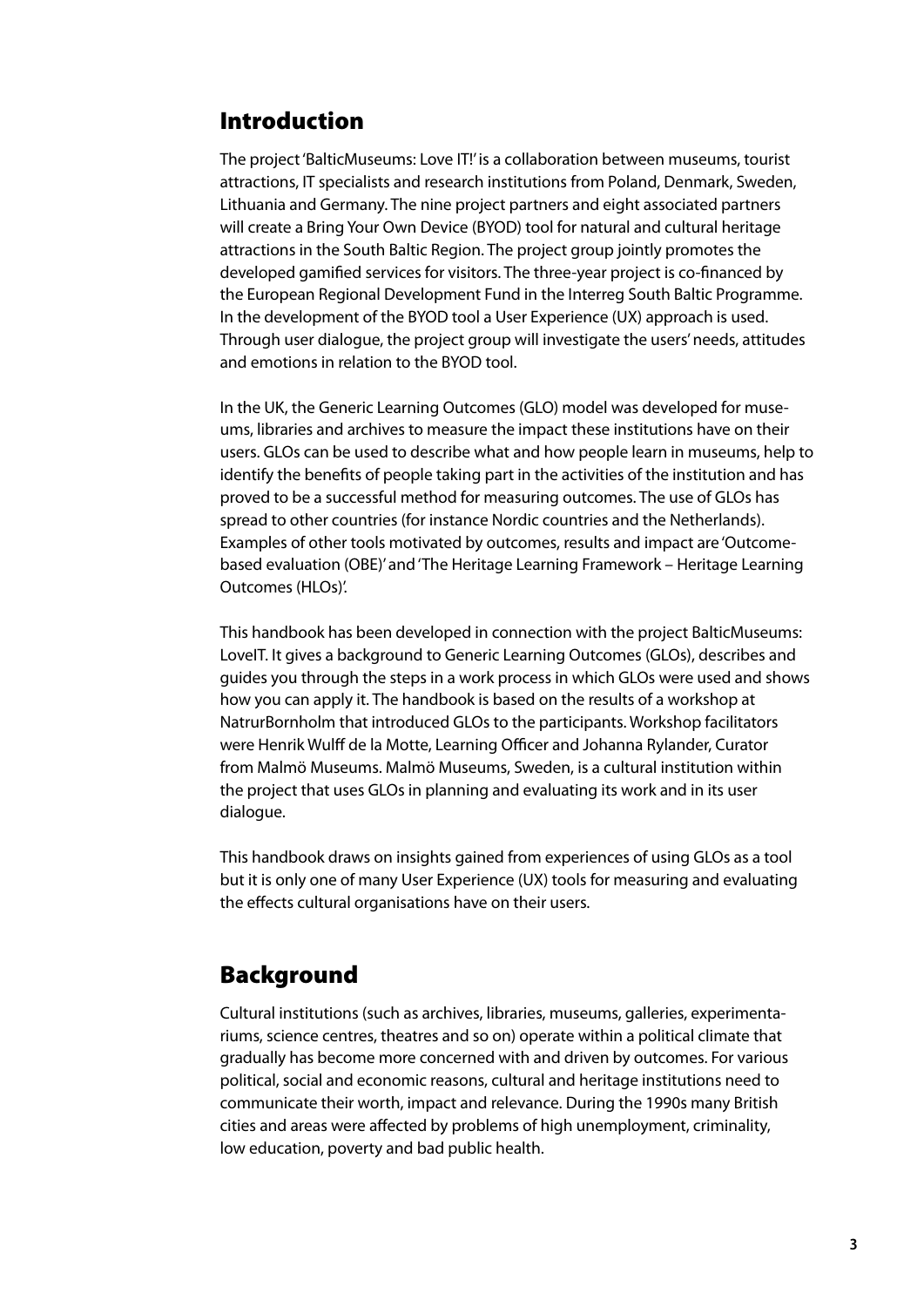The government sought different ways to solve these problems. A report by the Department of Culture, Media and Sports (DCMS) was published in 2001 in which it was suggested that culture ought to be a natural part of the solution to these social problems. In 2008 the Museums, Libraries and Archives Council (MLA) in the UK introduced the digital learning resource *Inspiring Learning for All Framework* (ILFA) ([http://www.inspiringlearningforall.uk.gov](http://www.inspiringlearningforall.uk.gov/)) alongside a set of Generic Learning Outcomes (GLOs) and a set of Generic Social Outcomes (GSOs). Initially the framework was created as a self-help tool to enable museums, libraries, archives and other cultural organisations to become more relevant through developing and improving their practice and to evaluate and demonstrate their value and impact.

An important part of the work that resulted in the ILFA, GLO and GSO models was to create a unified vocabulary or language for professionals in the culture sector. The ILFA framework was transferred to the Arts Council in 2011 and many organisations across the UK have used GLOs successfully, including the Tate, English Heritage, BBC, the British Museum and the national museums of Wales and Scotland.

The overall purpose of using GLOs is to improve practice in order to become more relevant to your users by investigating what they know, think, feel, do and need. This means to work in continuance driven by outcomes and the knowledge the fulfilled outcomes give.

GLO can be used in planning activities in cultural settings taking into account what the users bring regarding needs, values, attitudes, knowledge, and motivations and so on.

It can help you formulate what you want your users to experience, feel, do and learn when taking part in your activities. It can help you to measure and assess what happened during the activity. You can also use GLOs internally in your organisation in order to help the staff to understand what it is you learn in dialogue with your partners and collaborators. In this sense it is an evaluation tool and a way to identify clear, achievable goals and how to meet them, which can help you to make strategic decisions for the future regarding your practice (Jönsson & Peterson 2011).

If you want to understand the motivations behind your users' behaviour, demographic studies of your users' age, gender, educational background and so on is very often an instrument that is too blunt if used in isolation. Other ways of segmenting users have proved more relevant if we want to gain knowledge about the reasons for visits or use.

Measuring visitor numbers is a common way to start evaluating your work; however, it tells you nothing regarding the *quality* of the user experience or if the users have experienced and learned what you intended. Visitor studies have shown that a person from one demographic group – say, women in their thirties – can have very different motives for their visit than another person belonging to the same demographic group. A woman of 35 might, in other words, have more in common with a man of 65 than another woman of her own age as regards the motives for their visit.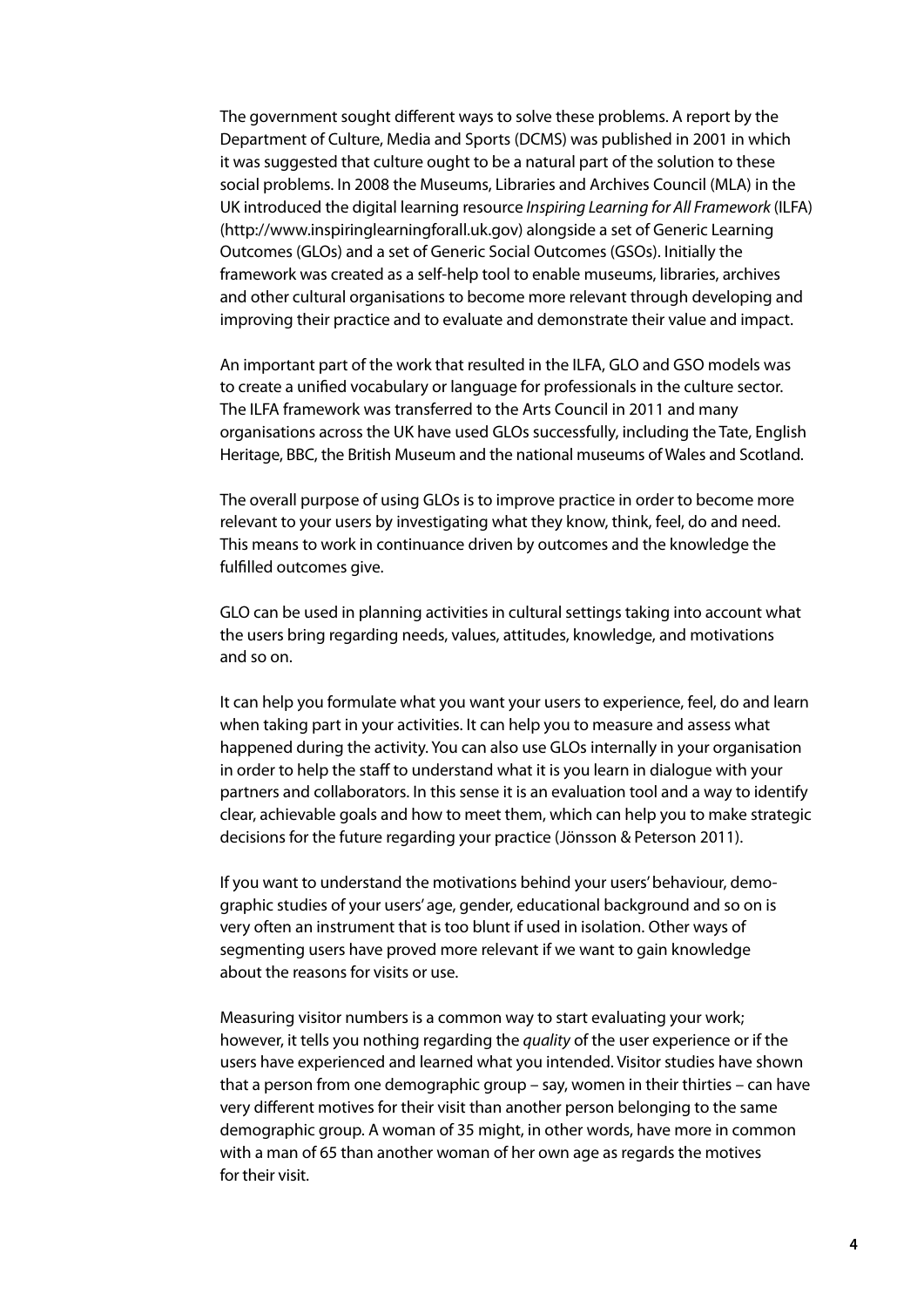The generic learning outcomes are grounded in a broad understanding of learning:

**Learning is a process of active engagement with experience. It is what people do when they want to make sense of the world. It may involve increase in or deepening of skills, knowledge, understanding, values, feelings, attitudes and the capacity to reflect. Effective learning leads to change, development and the desire to learn more.**

> Hooper-Greenhill, 2002:5, see also http://www.inspiringlearningforall.uk.gov

The emphasis of 'learning' in the GLOs might seem farfetched or odd to some – why all this talk about learning? Cultural institutions are open and flexible learning environments and have a well-known potential for encouraging and supporting creativity and in-depth learning. Autonomous, individual and voluntary learning is common in cultural institutions but they can be used for formal as well as informal forms of learning (Hooper-Greenhill, 2002). Learning processes are continuous. What we learn is not always educational or useful. We learn without intending to do so – many times we learn things without it being planned or desired (see also Hooper-Greenhill, 2002).

**Learning does not only involve the intellect, i i** involves the emotions and the body as well;<br>it is both tasit (folt) and verbal Learning can **it is both tacit (felt) and verbal. Learning can be experiental/performative; it may have depth or be quite shallow** 

Eilean Hooper-Greenhill, 2007, p. 9.

The GLO framework reflects this broad view of learning and in focus for it is learning be experiental/performative; it may nave<br>depth or be quite shallow<br>Eilean Hooper-Greenhill, 2007, p. 9.<br>The GLO framework reflects this broad view of learning and in focus for it is learned.<br>effects. GLOs measure the indiv Therefore they are a subjective way of measuring learning and not an objective test of learning that has taken place. The outcomes are commonly measured by asking the users about their experiences.<sup>1</sup>

# The GLOs

The GLOs are organised in five different categories, or themes, that reflect different aspects of learning that are equally important and often overlap. In a particular setting (program, project, exhibition, activity, practice improvement, staff development and so on) you might focus more on one or two of these learning aspects.

1. **Knowledge and Understanding** – includes for example learning facts or information and the deepening of understanding, for instance how things relate to each other.

<sup>1</sup> [http://nckultur.org/wp-content/uploads/2013/06/HLO\\_Final.pdf](http://nckultur.org/wp-content/uploads/2013/06/HLO_Final.pdf)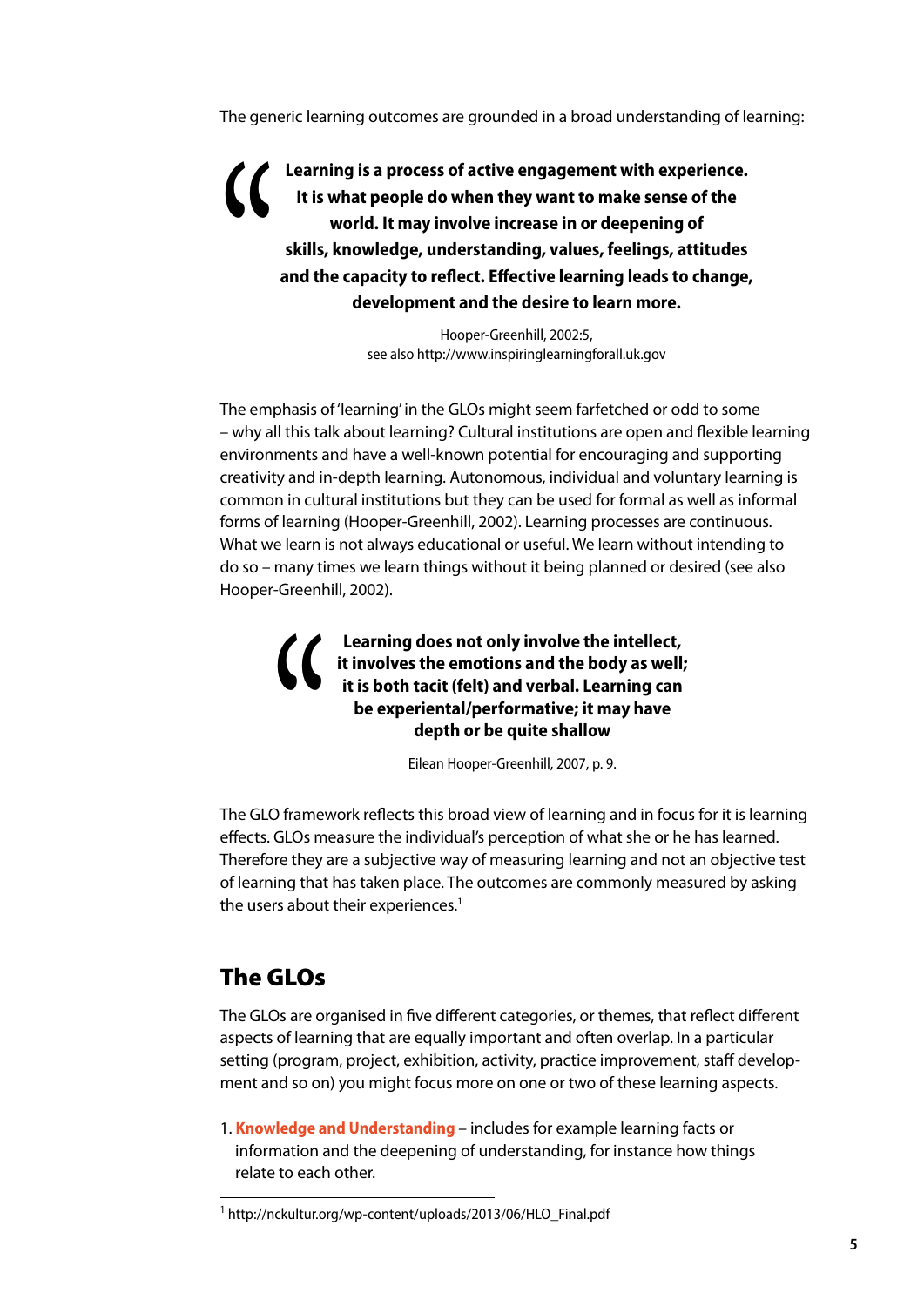- 2. **Skills** includes know-how, knowing how to do something and the development of skills in order to be able to do new things. It encompasses intellectual skills, social skills, communication skills, physical skills and information management skills.
- 3. **Attitudes and Values** includes feelings, perceptions, opinions about ourselves or attitudes towards other people or an organisation, increased capacity for tolerance and empathy, increased motivation, and also attitudes towards an organisation and attitudes in relation to an experience.
- 4. **Enjoyment, Inspiration, Creativity** includes having fun, feeling happy, being surprised, inspired, innovative or creative and exploring, experimenting and making things.
- 5. **Activity, Behaviour, Progression** includes what people do, intend to do, or have done and changes in people's behaviour as a result of the learning experience.<sup>2</sup>

**The important thing in relation to these headings is not to fit in something under each of them but to use them in organising your thought on one thing or another** 



– Interview with Henrik Wulff de la Motte

# The work process

When applying GLOs it is important to do things in a certain order. It might seem natural to start deciding on what method to use when addressing the users: 'We're going to do an interview/questionnaire…' and continue from there. However, if you start the process with deciding on method – which tends to coincide with one's own preferences of interacting with others – you determine what kind of answers you will get. The **The 1**<br>When a<br>ural to s<br>to do an

We now move on to describing each step of the work process.



### Step 1 – Outcomes

**Which** are your desired outcomes? What do you want your users to feel, do, learn etc.?

The first step of the work process is to identify your goals and formulate your desired outcomes by crafting GLOs. When you know what your desired outcomes are you can formulate strategic questions in order for you to get the answers, knowledge and insights you need to reach your desired outcomes.

### Step 2 – Questions

*What* do you need to find out in order to fulfil your outcomes and reach your goal? You have formulated your desired outcomes – what you want your users to feel, do, learn etc.

<sup>2</sup> [http://nckultur.org/wp-content/uploads/2013/06/HLO\\_Final.pdf](http://nckultur.org/wp-content/uploads/2013/06/HLO_Final.pdf) http://www.inspiringlearningforall.uk.gov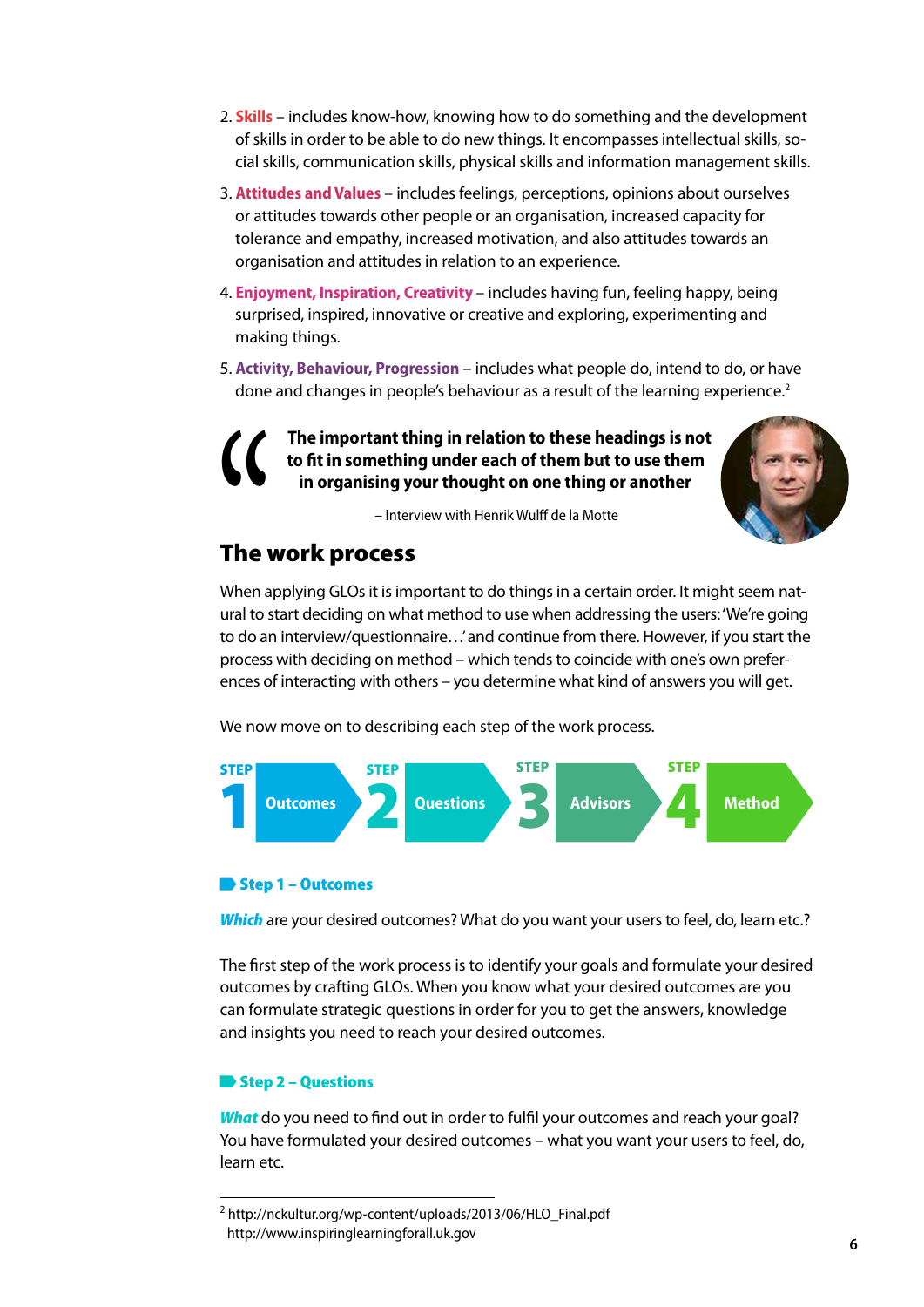The next step is to find out what you need to know in order to fulfil your outcomes by formulating questions.

The formulation of these questions is essential. A common mistake is to mix up these *strategic* questions with the questions you ask in dialogue with the users (in questionnaires, interviews or focus groups).

### Step 3 - Advisors

*Who* do you need to ask to find out what you need to know to fulfil your desired outcomes? You have identified and formulated your strategic questions – what you need to know in order to reach your desired outcomes.

The next step is to figure out who can best answer your questions and decide who will become your advisors. Whom you need to ask or get advice from in order to get useful answers that will help you to reach your desired outcomes. You can begin with asking yourself who your target group is and if it is available and whom you need to ask if your preferred target group is not available. One place to start from when choosing advisors – users to enter into dialogue with – is in the target group, often specified in project descriptions.

### Step 4 – Method

**How** do you need to ask our advisors to get useful answers to your strategic questions in order to fulfil your outcomes?

You have decided who will be your advisors to get the knowledge that you need in order to reach your desired outcomes.

The next step is to decide what method you are going to use when asking your advisors. The method you use is dependent on what questions you choose and on the target group. Sometimes a combination of different methods can be used, for instance to ask both before, during and after a project is completed. In order to get answers that give you insights about your users, you may have to phrase your questions in different ways and try out different methods of user dialogue.

## Results of the workshop at NaturBornholm

Now that we have gone through the steps of the work process we move on to describing how to craft and formulate specific GLOs.

The workshop at NaturBornholm resulted in nine specific outcomes in total but for convenience and clarity only five – one for each GLO category – is presented in the chart below. The chart shows how these specific outcomes connect to the GLO framework. The question in focus for the workshop was: What do we want our users to feel/think/do when using our Bring Your Own Device (BYOD) tool?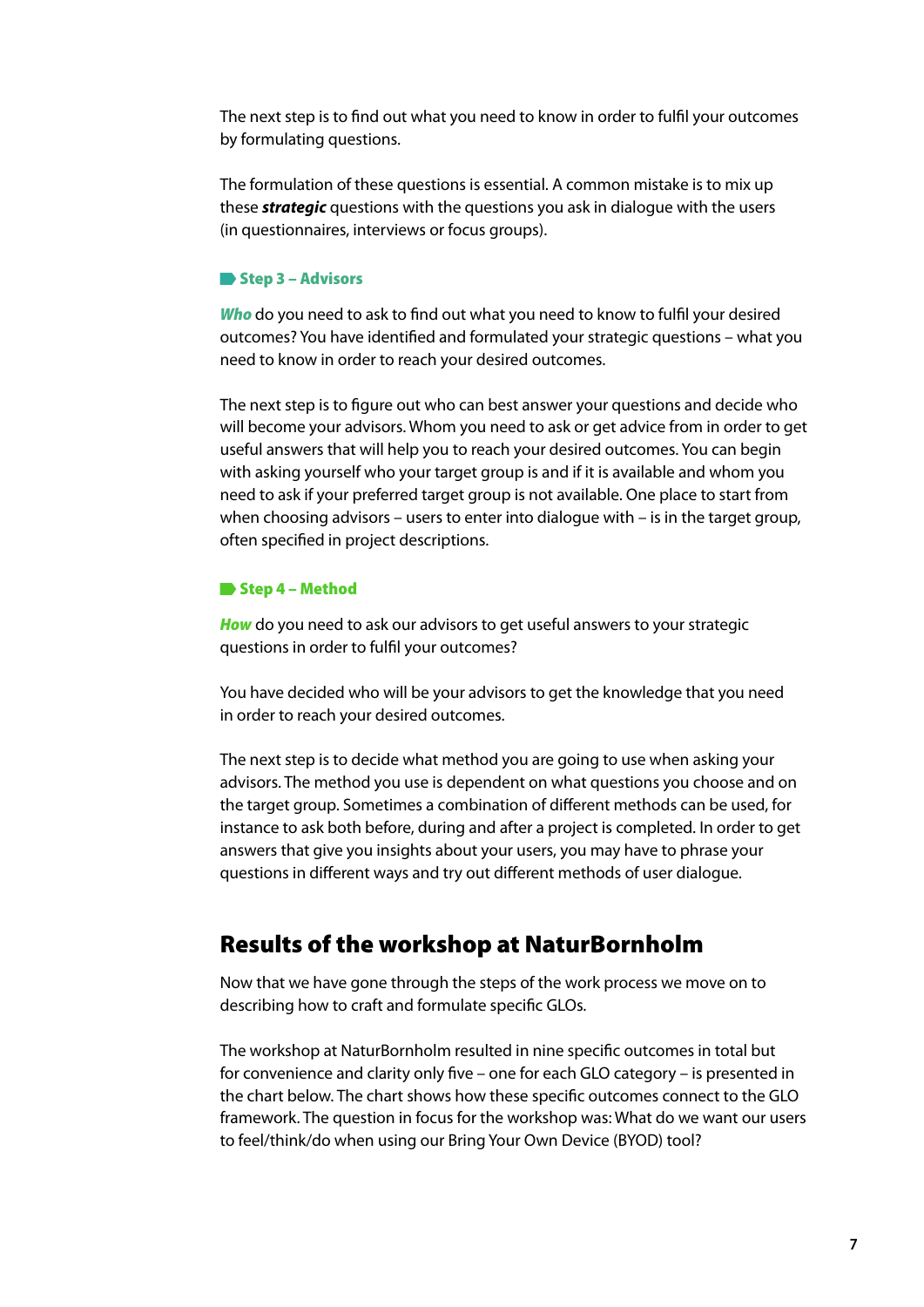### User Outcomes

| Knowledge and<br>understanding               | The BYOD tool gives a different kind of learning experience<br>and adds additional content not available without the tool.    |
|----------------------------------------------|-------------------------------------------------------------------------------------------------------------------------------|
| <b>Skills</b>                                | I will be able to use the BYOD tool with ease.                                                                                |
| <b>Attitudes and values</b>                  | The user will have a feeling of freedom due to the possibility<br>of having an individual quide or a tour with the BYOD tool. |
| <b>Enjoyment, inspiration,</b><br>creativity | I will have fun, be curious and want more.                                                                                    |
| <b>Activity, behaviour,</b><br>progression   | I will behave in a more environmentally friendly way,<br>specifically regarding the Baltic Sea.                               |

After the desired outcomes (step 1) had been crafted, the next steps of formulating strategic questions (step 2), choosing advisors (step 3) and deciding on which method to use in connection with addressing the different target groups (step 4) followed. Below are the outcomes, strategic questions, advisors and methods grouped in connection to their respective GLO.

### Knowledge and understanding

### **D** Outcome

The BYOD-tool will offer the user a different kind of learning experience and add additional content not available without the tool.

### **D**Ouestions

- How would you like to be informed?
- With what learning method?
- In which languages?

### **Advisors**

Tourists and local visitors.

### **D** Method

Short onsite questionnaire (multiple-choice questions) that can also be distributed online/social media to tourists abroad.

### Skills

### **D**Outcome

The user will be able to use the BYOD-tool with ease.

### **D** Question

What makes an app hard or easy to use for you?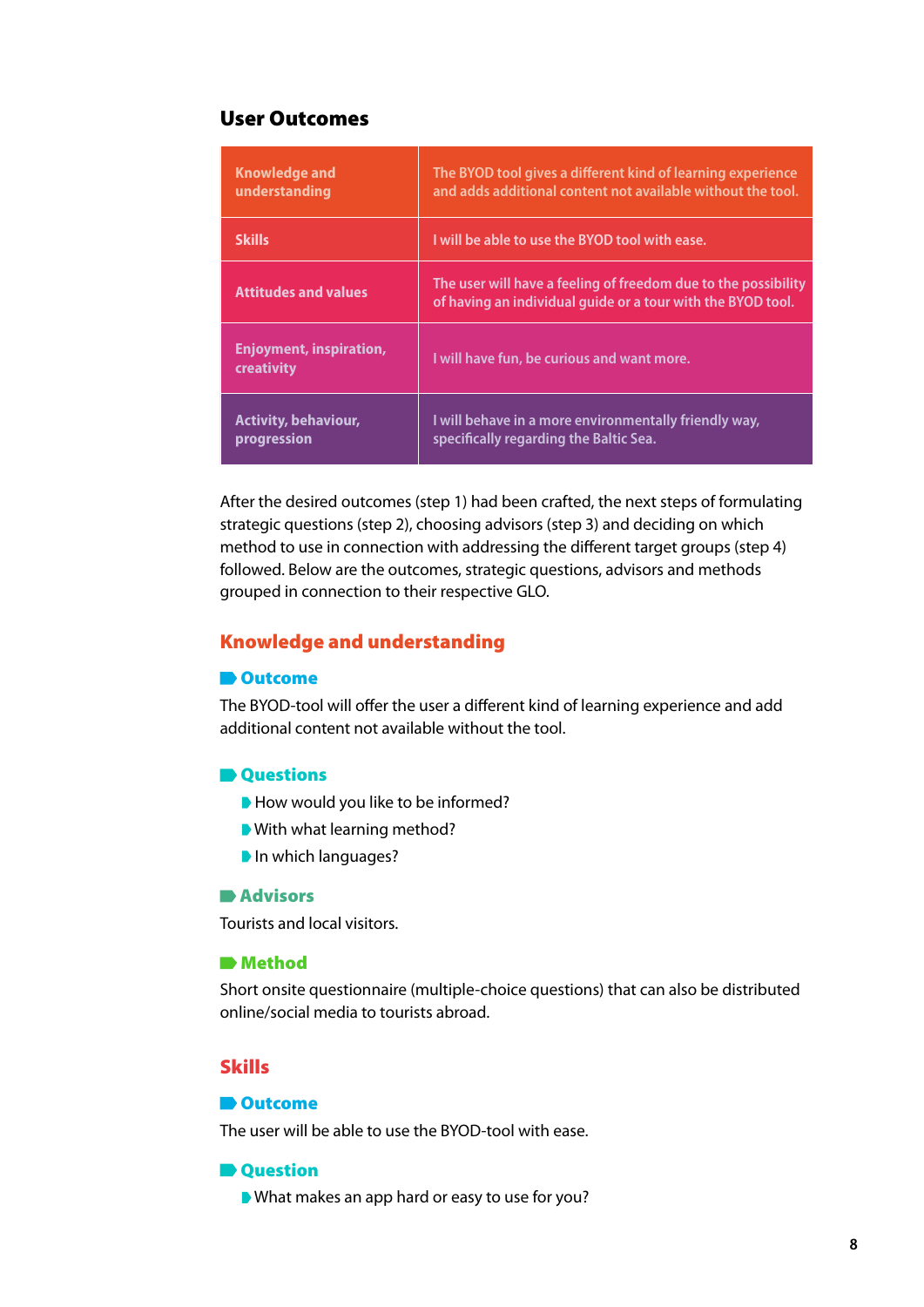### **Advisors**

IT lovers and IT haters.

### **Method**

Workshop (Baltathon).

### Attitudes and values

### **D**Outcome

The user will have a feeling of freedom due to the possibility of having an individual guide or a tour with the BYOD tool.

### **D** Questions

- How would you like to be guided?
- How could an app best be used to quide you?
- When would you like to have a museum guide through an app?

### **Advisors**

The target group specified by the individual exhibition/institution.

### **D** Method

The method depends on the choice of target group.

### Enjoyment, inspiration, creativity

### **D**Outcome

The user will have fun, be curious and want more.

### **D** Questions

- What did you do when you last had fun at our museum (or another cultural institution)?
- What would be fun to do at a museum (or another cultural institution)?

### **Advisors**

Children/parents/grandparents.

### **Methods**

The method will be short onsite interviews/questions.

### Activity, behaviour, progression

### **D**Outcome

The user will behave in a more environmentally friendly way, specifically regarding the Baltic Sea.

### **D** Ouestions

- What do you know about the environment/pollution/plastic in the sea?
- What would motivate you to make more eco-friendly choices?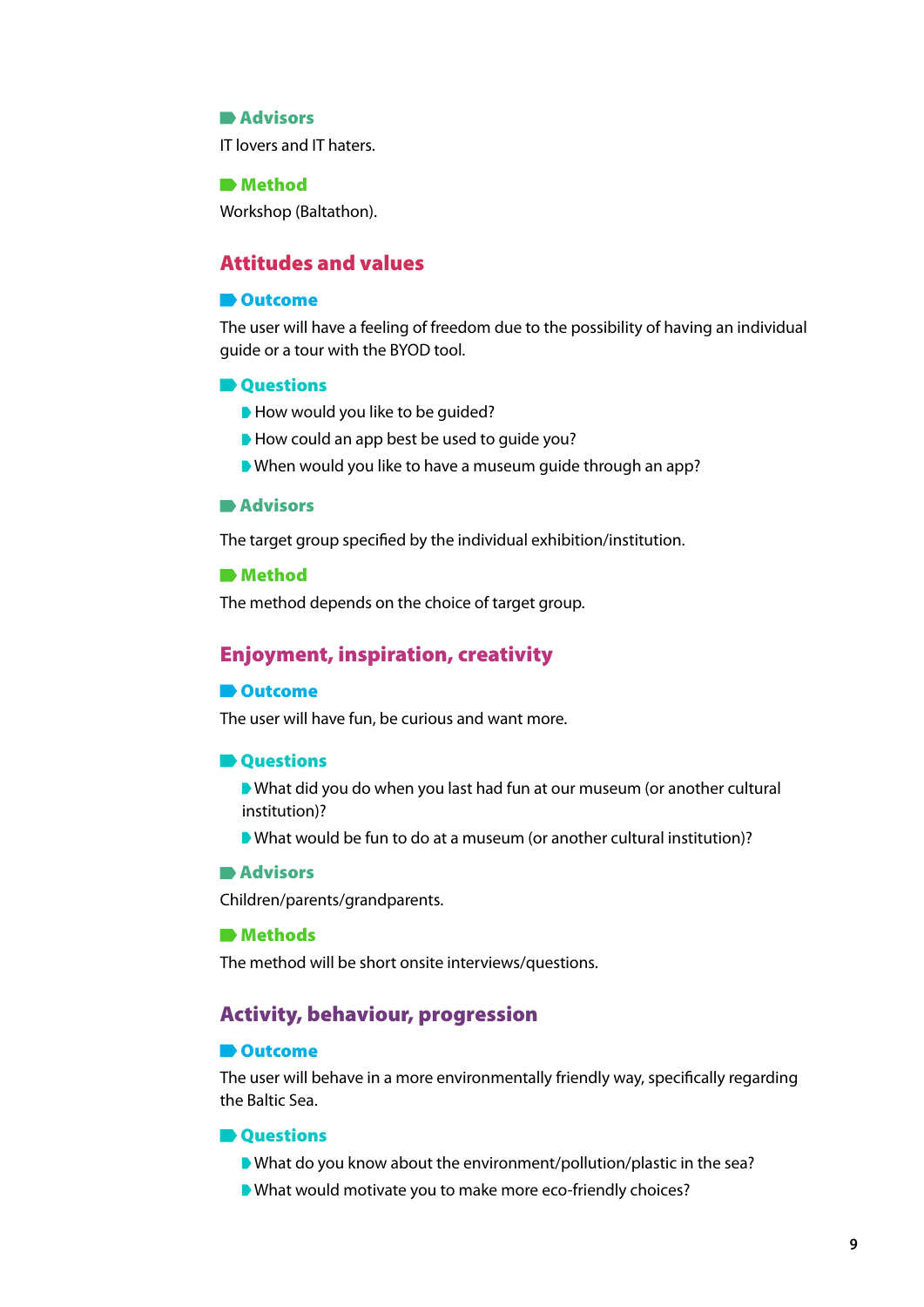### **Advisors**

Tourists and local visitors.

### **Method**

The method will be an online questionnaire and short interview questions on site.

Presented in the charts below are the five specific GLOs from the workshop at NaturBornholm together with the different steps in the work process.

| STEP <sub>1</sub><br><b>Outcome</b>                                                                                                     |
|-----------------------------------------------------------------------------------------------------------------------------------------|
| The BYOD tool will offer the user a different kind of learning experience and add<br>additional content not available without the tool. |
| The user will be able to use the BYOD tool with ease.                                                                                   |
| The user will have a feeling of freedom due to the possibility of having an individual guide<br>or a tour with the BYOD tool            |
| The user will have fun, be curious and want more.                                                                                       |
| The user will behave in a more environmentally friendly way, specifically regarding<br>the Baltic Sea.                                  |
|                                                                                                                                         |

### **STEP 2 Question**

**How would you like to be informed?** 

**With what learning method?** 

**In which languages?** 

**What makes an app hard or easy to use for you?**

**How would you like to be guided?** 

**How could an app best be used to guide you?**

**When would you like to have a museum guide through an app?**

**What did you do when you last had fun at our museum (or another cultural institution)?** 

**What would be fun to do at a museum (or another cultural institution)?**

**What do you know about the environment/pollution/plastic in the sea?** 

**What would motivate you to make more eco-friendly choices?**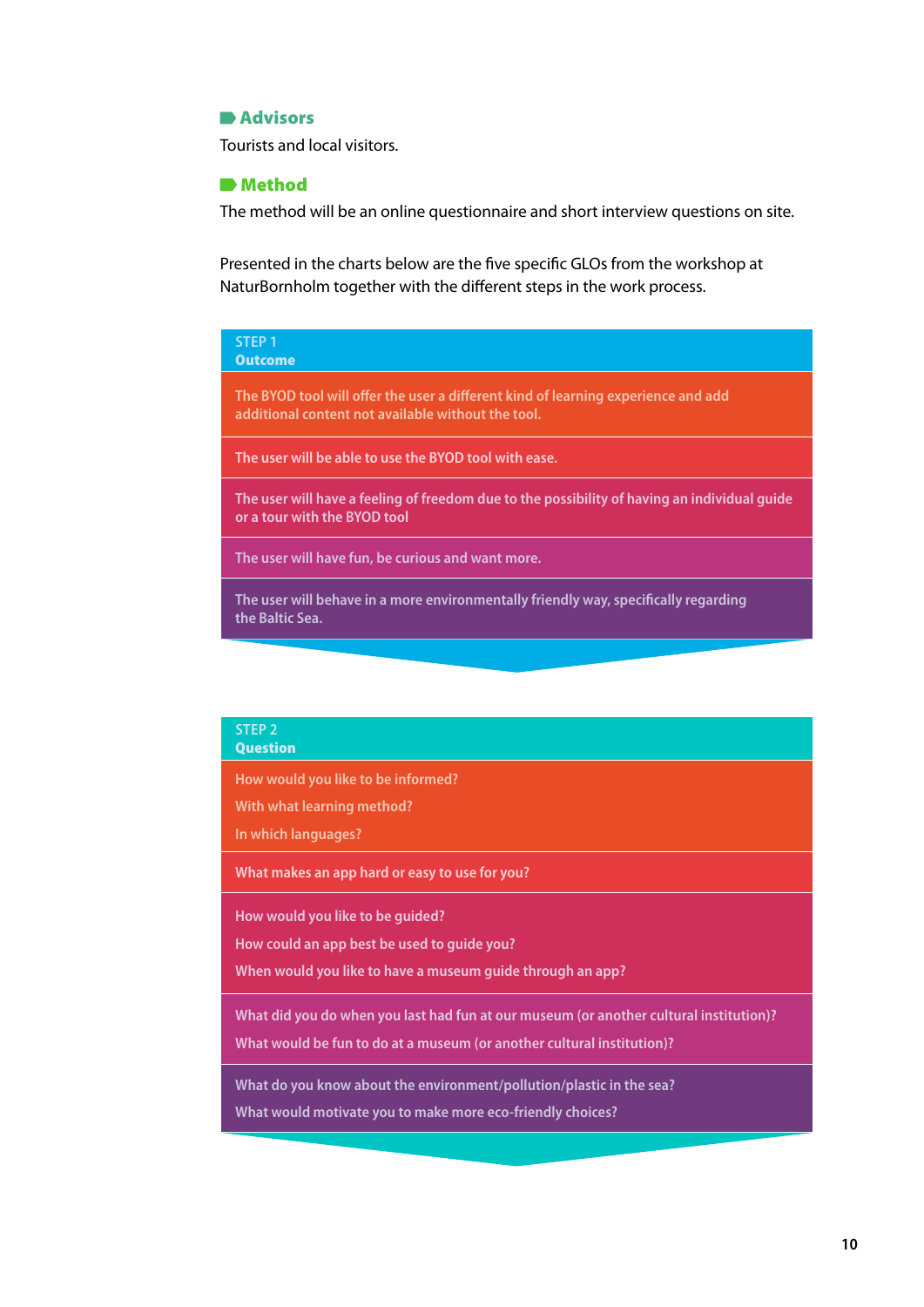### **STEP 3** Advisors

**Tourists and local visitors.**

**IT lovers and IT haters.**

**The target group specified by the individual exhibition/institution.**

**Children/parents/grandparents.**

**Tourists and local visitors.**

### **STEP 4** Method

**Short onsite questionnaire (multiple-choice questions) that can also be distributed online/social media to tourists abroad.**

**Workshop (Baltathon).**

**The method depends on the choice of target group.**

**Short onsite interviews/questions.**

**The method will an online questionnaire and short interview questions on site.** 

# Experiences from using GLOs

Emily Johnson, consultant in the field of Arts and Education, has developed a model for *outcome driven* and *insight guided* practice improvement. In this model the GLO terms and categories are used to describe desired and actual outcomes or effects of museum exhibitions. As we have seen, however, GLOs can also be used in projects, services and other services and products of cultural organisations. For a cultural organisation to work outcome driven and insight guided means to work driven by the outcomes (or effects) you want to fulfil and that you let the insight or knowledge you have of your users and their needs guide your work (c.f. Jönsson & Peterson). Fulfilling your outcomes in turn gives you new insights to continue to work from.

Malmö Museums, Sweden, is a cultural institution within the project that has used GLO as a tool for planning and evaluating its work since 2009, when members of the staff participated in a course led by Emily Johnson. Since then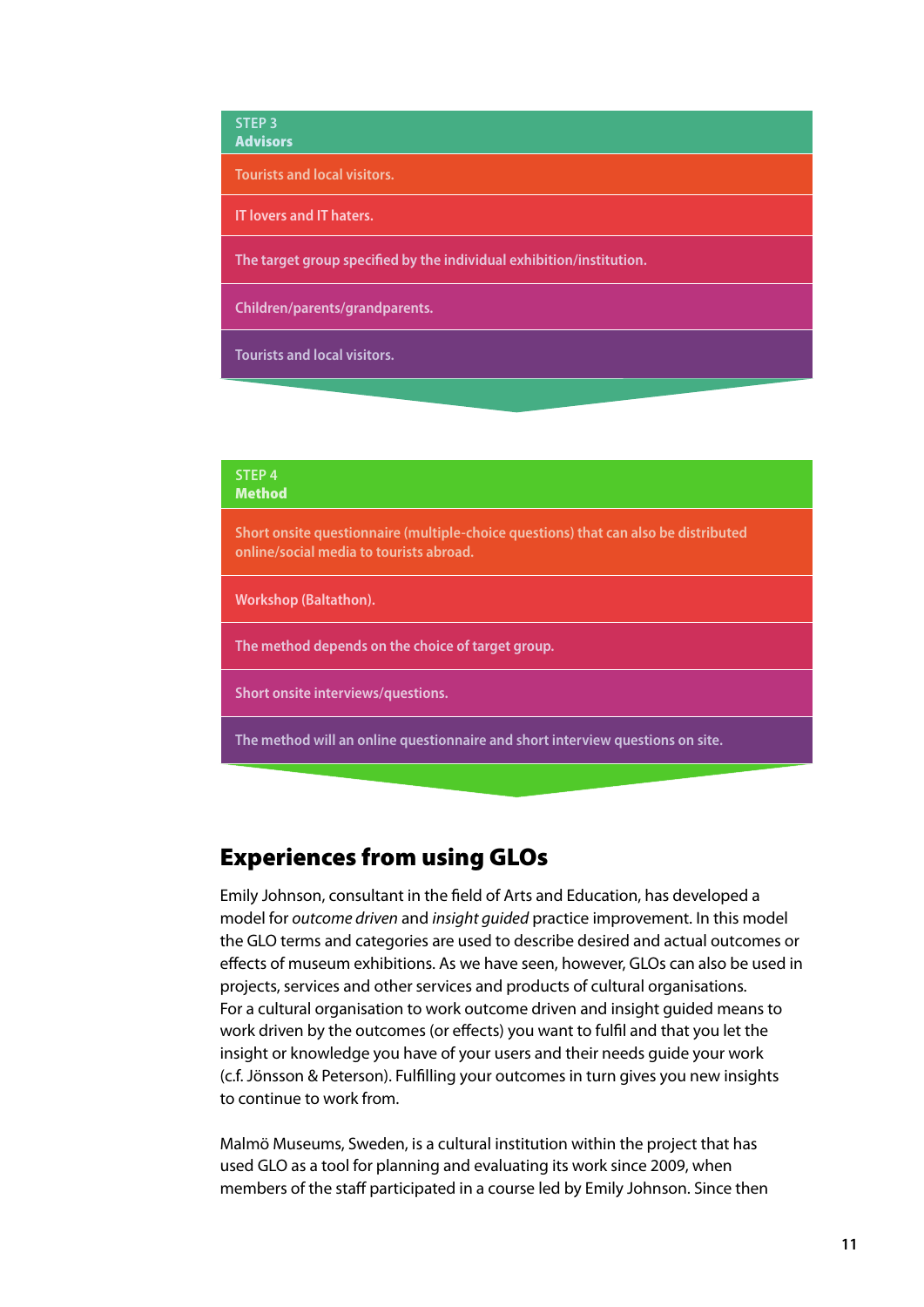Malmö Museums has increased its number of visitors from 170,000 to 440,000 per year. Josefine Floberg, head of exhibitions at Malmö Museums, sees this positive development in part as a result of the Museum's work with GLOs. In what follows Josefine develops her thoughts on her experiences of working with GLOs.

When asked about the benefits of working outcome driven and insight guided by formulating and evaluating GLOs, she says that she sees it as a quality assurance: 'Some mistakes you do not have to make'. To Josefine, to work in this manner is a question of attitude in relation to your users:

'It is not about giving the audience what it wants – that is a common misunderstanding – it is about knowing more about the people you want to reach and becoming more relevant to them. It is about finding out what the starting point is for the people you want to reach – what they know and what they need. Do they for instance have any previous knowledge about the theme addressed in e.g. an exhibition and do they have any special needs mentally, physically or culturally and so on?'



Having knowledge about such issues makes it possible for cultural organisations to communicate more efficiently with their users through their various programmes and platforms:

'Central to using GLOs in your work, as I see it, is to stop presuming things about the users and instead to find out what we need to know in order for us to become better and more relevant. What I as a museum professional think is good is not necessarily, or very seldom I would say, what the users think is good,' Josefine says. She gives as an example a previous project:

'The 52 persons in the group of advisors from our target group thought that one prototype was the best while all of the museum professionals involved in the project thought that another prototype was best. It cannot be any clearer than that. In the end it comes down to being prepared to, for instance, go against your own taste values if they do not correspond with the users' taste.'

Josefine also points out that working with GLOs is a slow learning process for cultural organisations internally. That said, this does not mean that the work process in various projects does not have a starting point and an end point: 'GLOs can help you to get from A to B. Start by asking yourselves what do we want our users to feel, think and do?'

# Conclusion

I hope you will find this handbook useful and that it will function as a practical guide. It is also my hope that it will inspire you to try using a method influenced by the ideas behind GLOs in your practice. Remember that such an approach to your practice is not a quick fix; it can take time to get used to this way of thinking and working. If you are willing to take it one step at a time, it is my experience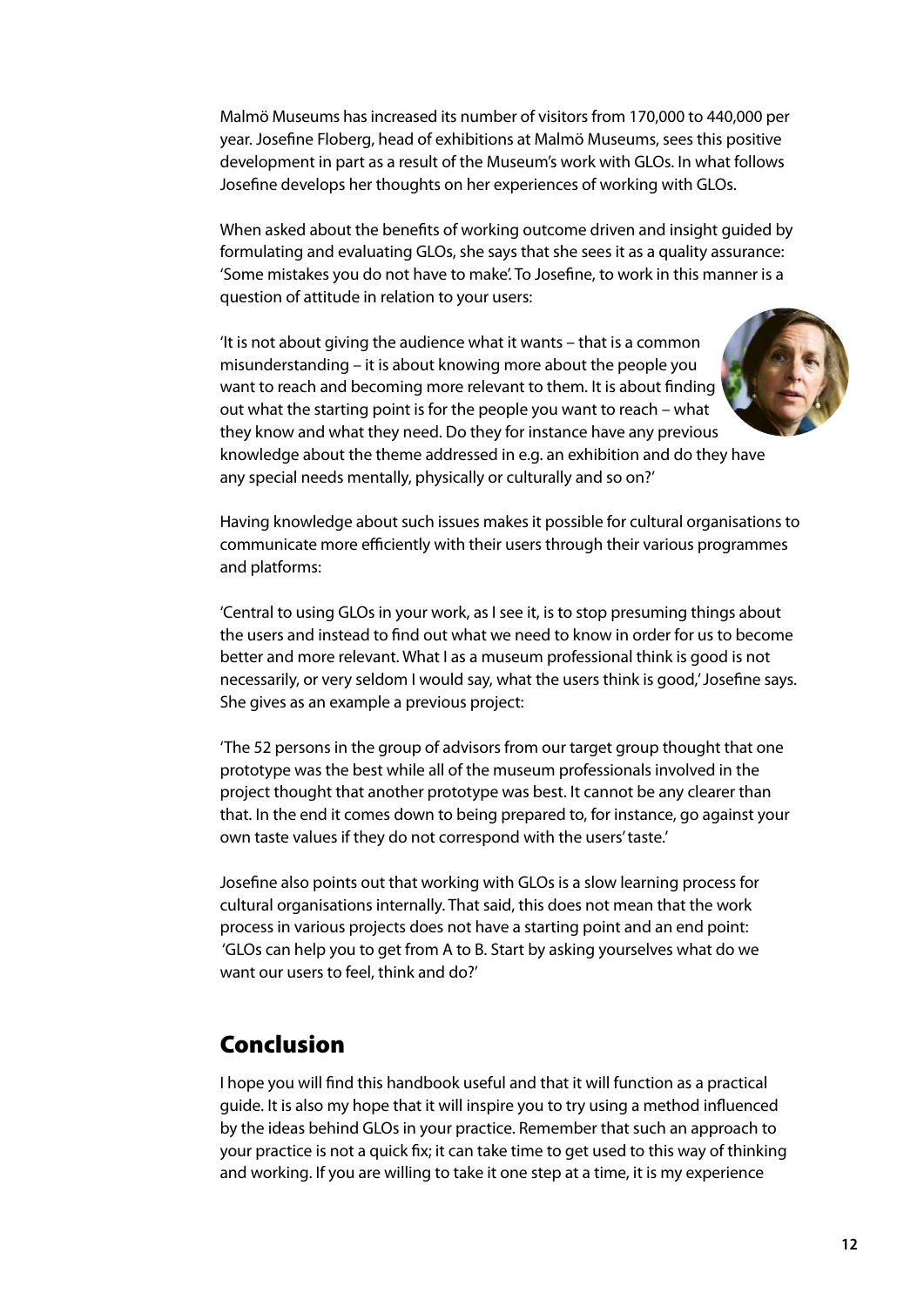that it can be very rewarding and help you improve your practice to the benefit your users.

Don't be afraid to get it wrong, try and try again and don't give up – it's a mind set.

Good luck!

**'Generic Learning Outcomes are useful in the process of making something new, or finding out how something works or learning about what needs to change'** 

– Johanna Rylander.

# Author bio

Emma Pettersson has a Master's degree in Culture and Information Studies for Archives, Libraries and Museums with specialisation in museology, (MA) (120 credits), 2009-2011, and a Master's degree in Ethnology (MA) (262,5 credits), 2002-2009. **Auth**<br>Emma I<br>Studies



This handbook draws on insights from the Master's thesis *The Concerned Museum. GLO – a language for change?* (Det angelägna museet. GLO – ett språk för förändring?) co-authored with Anna Jönsson in 2011. The thesis was awarded the Swedish culture union DIK for best Master's thesis of the year. Pettersson is now finishing her PhD studies in museology at Medical Museion, Department of Public Health, Faculty of Health and Medicine Sciences, University of Copenhagen. In her dissertation she explores the role of touch in museums today and how touch resources can be developed through attending to various aspects of pleasure.

# Links

Arts Council UK: <http://inspiringlearningforall.uk.gov>

Danish television interview with René Larsen and Johanna Rylander about the workshop at Bornholm: http://play.tv2bornholm.dk/?area=searchTV&id=286758#286758

Morris, Hargreaves & McIntyre: <http://mhminsight.com>

The Heritage Learning Framework – Heritage Learning Outcomes (HLO): [http://nckultur.org/wp-content/uploads/2013/06/HLO\\_Final.pdf](http://nckultur.org/wp-content/uploads/2013/06/HLO_Final.pdf)

Outcome based evaluation (OBE): <https://www.imls.gov/grants/outcome-based-evaluation/basics>